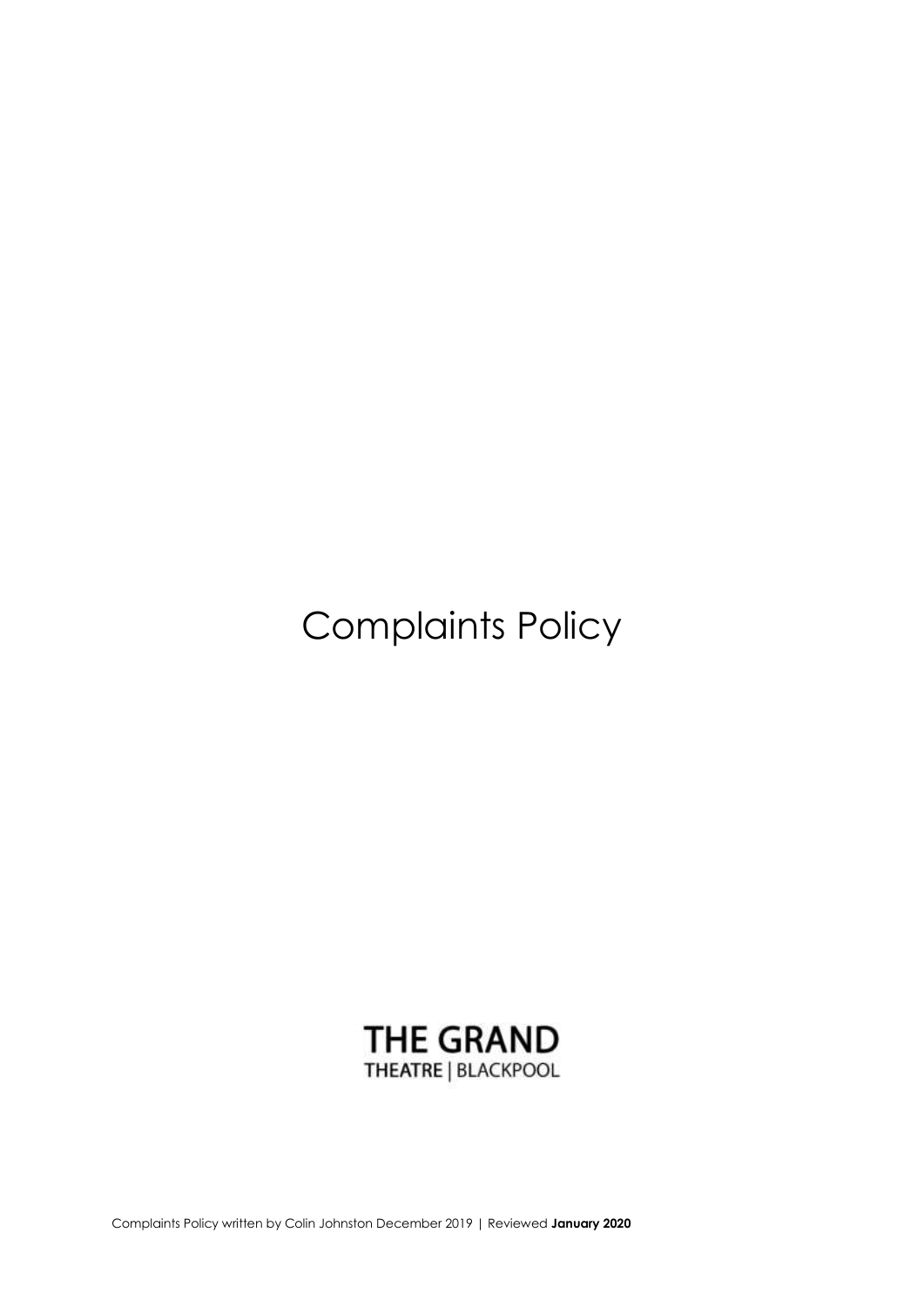# **Contents**

| 1. Complaints Policy                      | 3 |
|-------------------------------------------|---|
| 2. Definition of a complaint              | 3 |
| 3. Where complaints come from             | 3 |
| 4. Confidentiality                        | 3 |
| 5. Responsibility                         | 3 |
| 6. Review                                 | 4 |
| 7. How to complain                        | 4 |
| 8. What happens next?                     | 4 |
| 9. Can you take your complaint elsewhere? | 5 |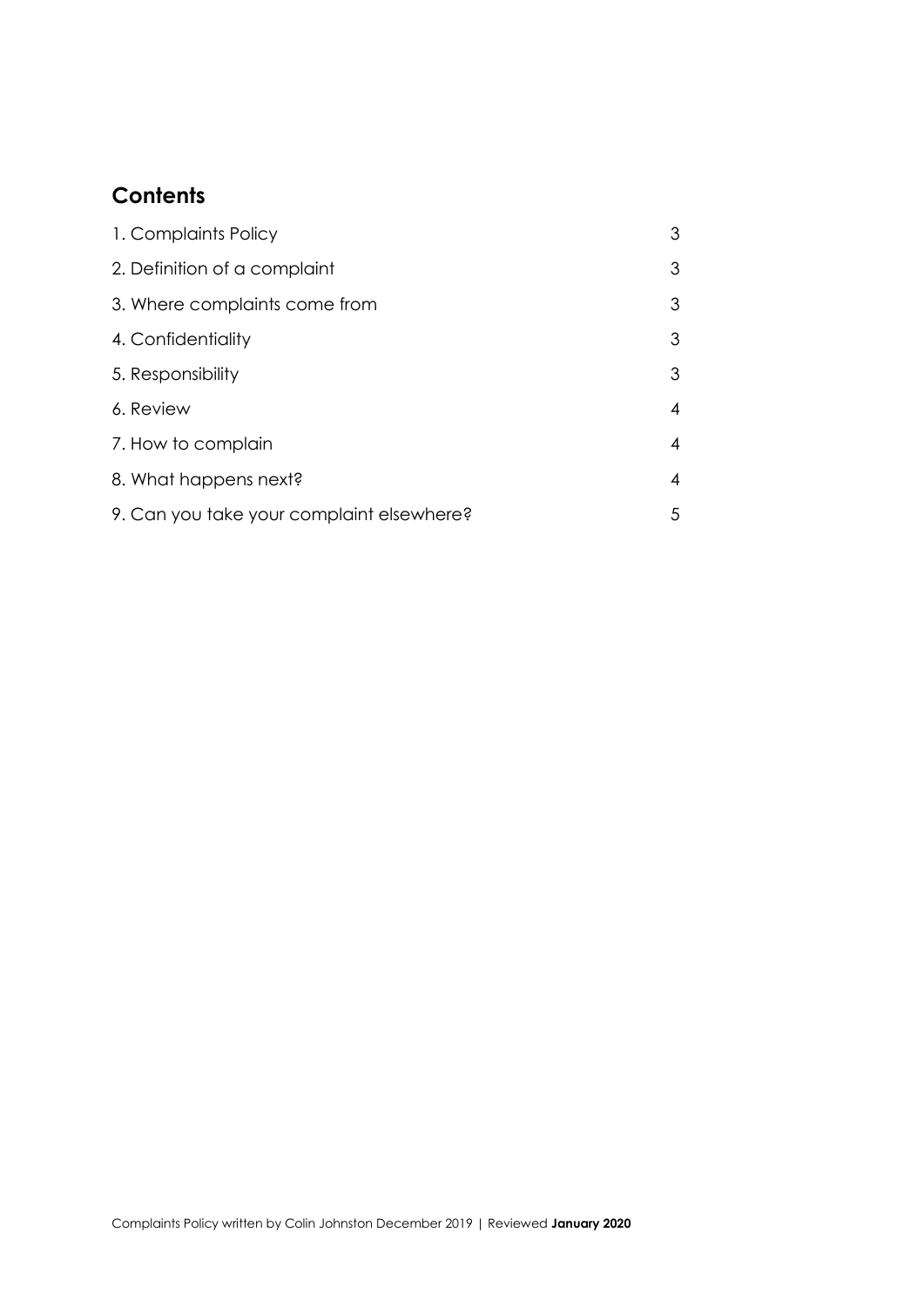# 1. Complaints Policy

Blackpool Grand Theatre views complaints as an opportunity to learn and improve for the future, as well as a chance to put things right for the person (or organisation) that has made a complaint.

Our policy is:

- To provide a fair complaints procedure that is clear and easy to use for anyone wishing to make a complaint.
- To publicise the existence of our complaints procedure so that people know how to contact us to make a complaint.
- To make sure everyone at Blackpool Grand Theatre knows what to do if a complaint is received.
- To make sure all complaints are investigated fairly and in a timely way.
- To make sure that complaints are, wherever possible, resolved and that relationships are repaired.
- To gather information that helps us to improve what we do.

## 2. Definition of a complaint

A complaint is any expression of dissatisfaction - whether justified or not - about any aspect of Blackpool Grand Theatre.

### 3. Where complaints come from

Complaints may come from any person or organisation who has a legitimate interest in Blackpool Grand Theatre – including: customers; members, stakeholders and the general public.

A complaint can be received verbally, by phone, by email or in writing. *Here is how to complain*.

# 4. Confidentiality

All complaint information will be handled sensitively in accord with The Data Protection Act 2018.

Only those directly involved in the case who need to access the information in order to deal with the complaint will be able to obtain relevant confidential information.

# 5. Responsibility

Overall responsibility for this policy and its implementation lies with the Chief Executive, or, if necessary, the Trustees.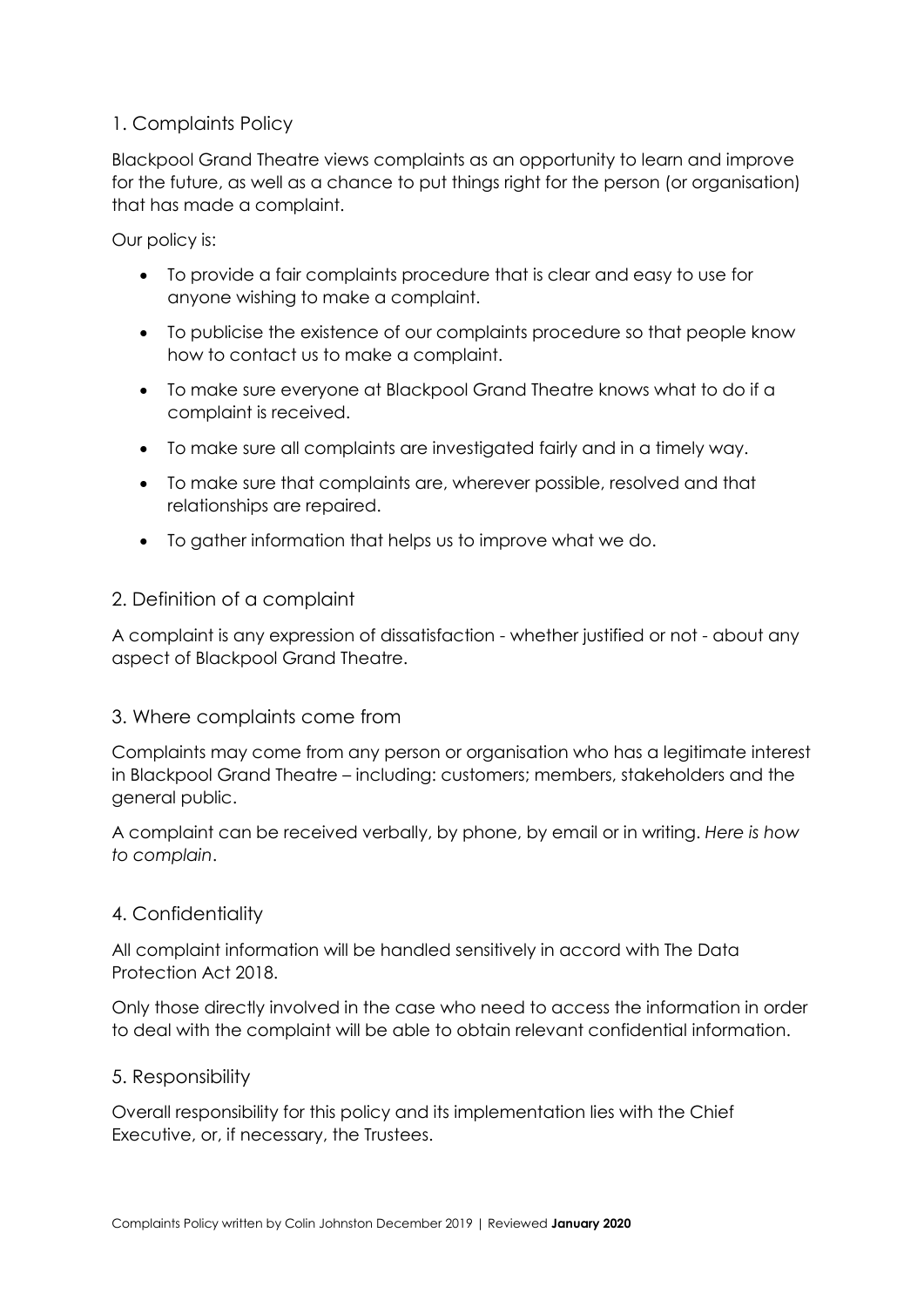### 6. Review

This policy is reviewed annually by the Trustees and is updated as required.

## 7. How to complain

Our aim is to deal with any complaint as soon as possible. Many complaints can be resolved informally. In the first instance contact us and, if you feel able, speak to the member of staff with whom you have had contact or ask to speak to a senior manager, who will try to resolve the matter.

If you are not satisfied or do not wish an informal solution, you may pursue a formal complaint. Please put your complaint in writing and send it to our Chief Executive:

Blackpool Grand Theatre

33 Church Street

**Blackpool** 

FY11HT

Email [admin@blackpoolgrand.co.uk](mailto:admin@blackpoolgrand.co.uk)

#### Phone 01253 290111

When you make a complaint, it is helpful if you could include the following information:

- Describe clearly what happened please include the date, time and location of the incident.
- Tell us why you are making a complaint
- Tell us what you would like us to do.
- Please provide your full name, email address and contact phone number.
- Tell us how you would prefer us to contact you.
- If appropriate, please send us any documents that support your complaint.

### 8. What happens next?

You will receive acknowledgement of your complaint within 5 working days, and you may be contacted to obtain any additional information that we may require to help us resolve the complaint.

You will receive a response to your complaint within 28 working days of its receipt. Any extension of this time limit requires your consent.

We cannot guarantee that complaints made via our social media channels will be seen and responded to within the timescales set out in this policy. We will aim to acknowledge complaints made via these channels but will then refer the